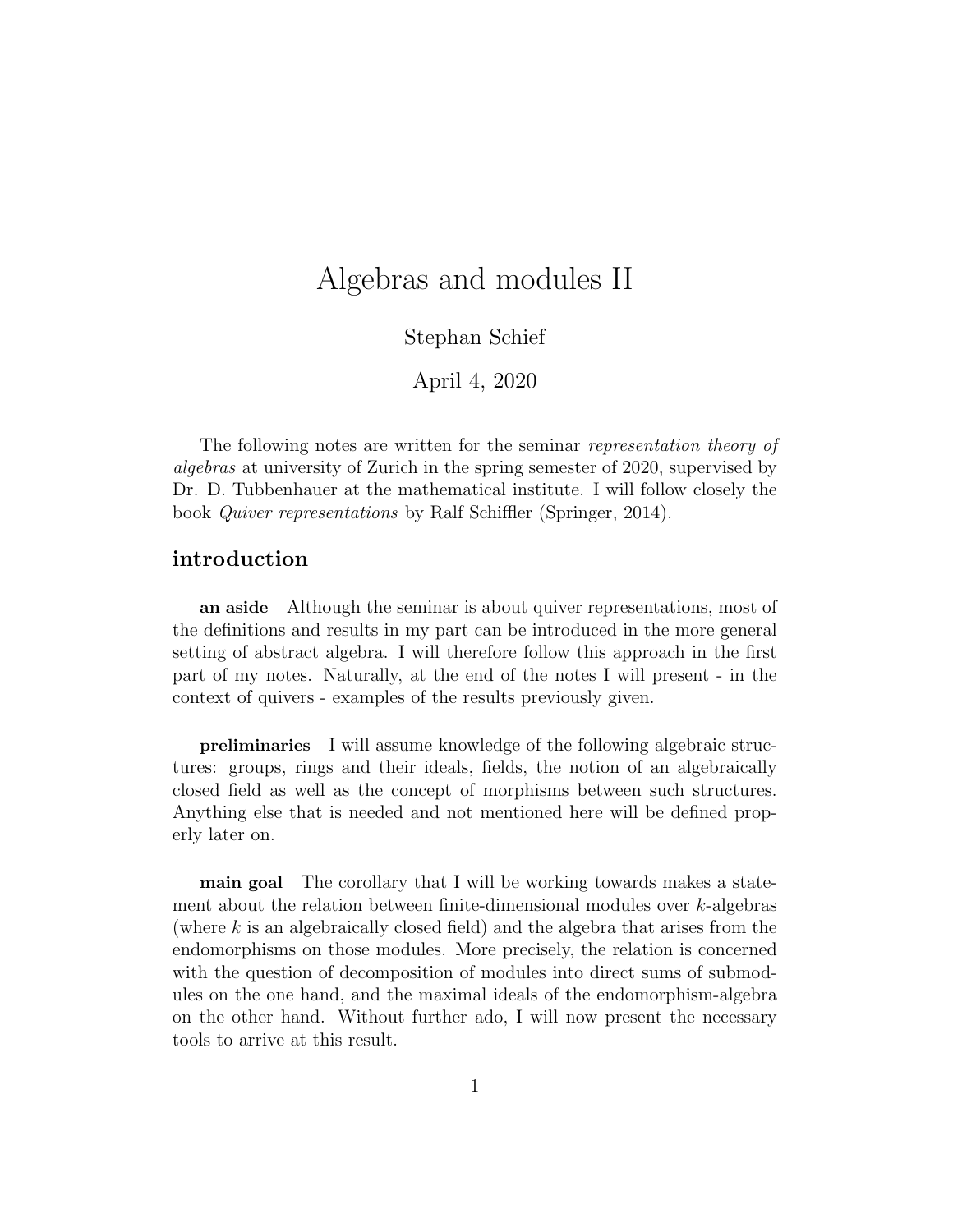### algebras and modules

Throughout, let k be an algebraically closed field.

definition 1. A k-algebra A is a ring with 1, equipped with a k-vector space structure, such that

- 1. the vector space inherits addition from the ring (i.e. addition in the ring and in the vector space coincide)
- 2. scalar multiplication in the vector space is compatible with the multiplication of the ring, i.e. for  $c \in k$  and  $r, s \in A$  one has

$$
c(rs) = (cr)s = r(cs) = (rs)c
$$
\n<sup>(1)</sup>

Alternatively, one could regard a k-algebra as a ring A together with a ring homomorphism  $\nu : k \to Z(A)$ , where  $Z(A)$  denotes the center of A (i.e. the subring consisting of those elements commuting with every element in A). Scalar multiplication  $\mu$  of the vector space can then be described in terms of  $\nu$  by

$$
\mu: k \times A \to A
$$
  
(c, r)  $\mapsto \nu(c)r$  (2)

From another perspective, one could also define a k-algebra to be a vector space equipped with a bilinear map. These definitions are equivalent, as one can intuitively see by realizing that the bilinear map specifies the multiplication in the ring, and the bilinearity guarantees point 2 in the above definition 1.

definition 2. Let R be a ring with 1. A right R-module M is an abelian group  $(M, +)$  together with a binary operation  $M \times R \rightarrow M$  such that, for  $m_1, m_2 \in M$  and  $r_1, r_2 \in R$ , one has

- 1.  $(m_1 + m_2)r_1 = m_1r_1 + m_2r_1$
- 2.  $m_1(r_1 + r_2) = m_1r_1 + m_2r_2$
- 3.  $m_1(r_1r_2) = (m_1r_1)r_2$
- 4.  $m_1 1 = m_1$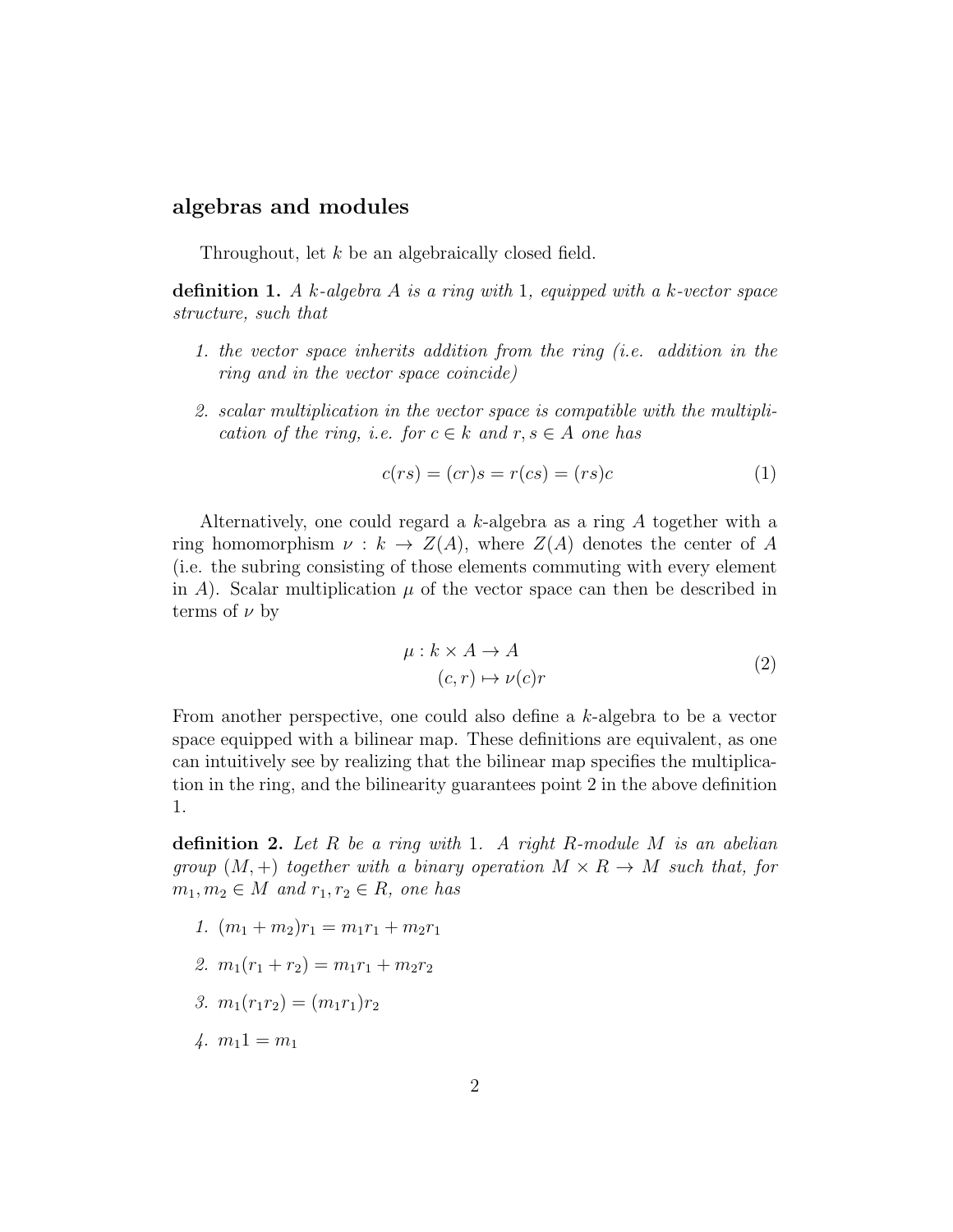Let  $\mathcal{G} = \{m_1, \ldots m_k\} \subseteq M$  for some (right R-)module M. Then M is said to be generated by  $\mathcal{G}$ , if, for every  $m \in M$ , there exist elements  $r_1, \ldots, r_k \in R$  such that  $m = m_1r_1 + \cdots + m_kr_k$ . Consequently, M is called finitely generated, if  $|\mathcal{G}| < \infty$ .

definition 3. Let M and N be R-modules. A morphism from M to N is a map preserving the structures of addition and multiplication. More precise, a morphism  $h : M \to N$  satisfies

1.  $h(m+m') = h(m) + h(m')$ 

$$
2. h(mr) = h(m)r
$$

for all  $m, m' \in M$  and  $r \in R$ .

An endomorphism of modules is a morphism from  $M$  to  $M$ . The set of all endomorphisms for a given A-module  $M$  over a k-algebra  $A$ , denoted by  $End(M)$ , has the structure of a k-algebra: the structure of the underlying vector space is given by addition and scalar multiplication of endomorphisms. That is, for  $q, h \in \text{End}(M), c \in k$  and  $m \in M$ 

$$
(g+h)(m) = g(m) + h(m)
$$
  
\n
$$
(g \cdot c)(m) = g(mc)
$$
\n(3)

Multiplication in  $\text{End}(M)$  can be defined as composition of endomorphisms, i.e.

$$
(g \cdot h)(m) = g \circ h(m) \tag{4}
$$

**definition 4.** Let R be a ring. A left respectively right ideal I in R is called maximal, if, whenever there exists an ideal J such that  $I \subseteq J \subseteq R$ , then  $I = J$  or  $J = R$ . The intersection of all maximal right (resp. left) ideals is called the right (resp. left) Jacobson radical of R, denoted by rad R.

It is a fact (that I will state without proof) that the *right radical* coincides with the *left radical*, thus I will simply write *radical* in what follows.

<span id="page-2-0"></span>**lemma 5.** Let R be a ring with unity and  $a \in R$ . Then  $a \in \text{rad } R \implies 1-ba$ has a two-sided inverse for every  $b \in R$ .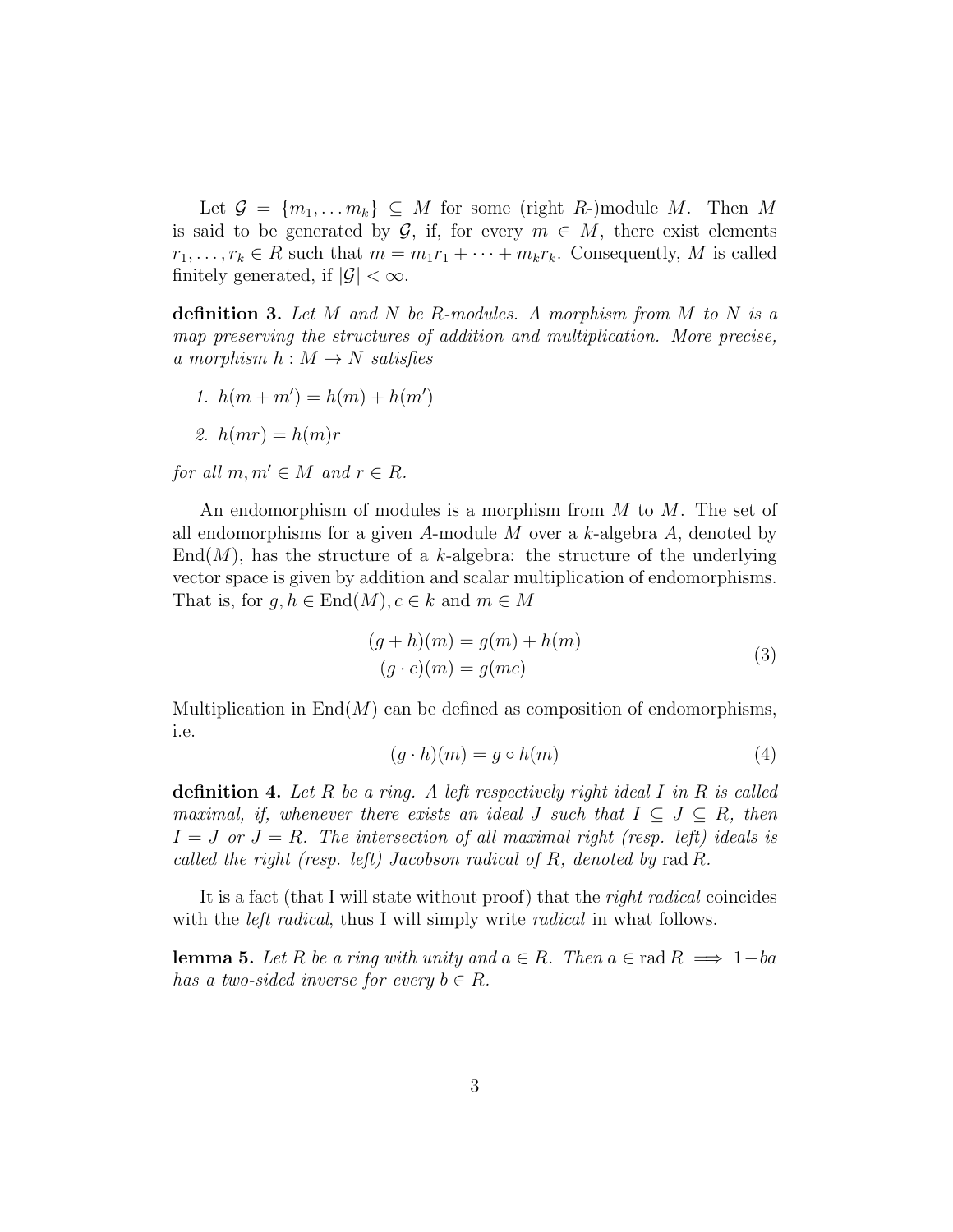*Proof.* Let  $a \in \text{rad } R$  and assume  $1 - ba$  has no left inverse for some  $b \in R$ . It must then be contained in some maximal left ideal  $J \subset R$  (it is clearly contained in some left ideal, namely in the ideal  $(1 - ba)$  generated by itself, and since it has no left-inverse by assumption,  $(1 - ba) \neq R$ ). Since J is maximal and the radical of  $R$  is the intersection of all maximal left ideals, we further have that rad  $R \subset J$ . Since by assumption  $a \in \text{rad } R$ , also  $a \in J$ and so  $ba \in J$  for every  $b \in R$ . But then  $1 - ba + ba = 1 \in J$  contradicting  $J \neq R$ . Therefore 1 – ba has a left-inverse in R. I will denote this left-inverse by  $κ$ . Then

$$
\kappa(1 - ba) = 1 \implies \kappa = 1 + \kappa ba = 1 + (\kappa b)a \tag{5}
$$

But we have just shown that the element  $1 + (\kappa b)a = 1 - (-\kappa b)a$  has a left-inverse, say l. Therefore

$$
1 = l\kappa = l(1 + (\kappa b)a)
$$
  
= l + l\kappa ba  
= l + ba (6)

Hence

$$
l = 1 - ba \tag{7}
$$

and so

$$
1 = l\kappa = (1 - ba)\kappa \tag{8}
$$

which shows that  $\kappa$  is also a right-inverse for  $1 - ba$ .

The statement is in fact stronger: it is an if and only if statement that also holds true for the element  $1 - ab$ . Although I will need the other direction of the implication later on, I decided to only give the proof for this direction, as it would go beyond the scope of this work to present every proof. Nevertheless, I would like to point out that a proof of the fact that the right Jacobson radical equals the left Jacobson radical can be done by showing that  $1 - ab$ has a two-sided inverse if and only if  $1 - ba$  has a two-sided inverse for every b, together with the reverse direction of [lemma](#page-2-0) [5.](#page-2-0)

If I is a right ideal in the ring R and M is an R-module, then the set  $MI = \{m_1i_1 + \ldots m_t i_t : m_j \in M, i_j \in R\}$  is a submodule of M. This notation is needed for the following

<span id="page-3-0"></span>**lemma 6.** Let I be a two-sided ideal in a ring R (that is, a left- and rightideal) such that I is contained in the radical of R, and let M be a finitely qenerated R-module. Then  $MI = M$  implies  $M = 0$ .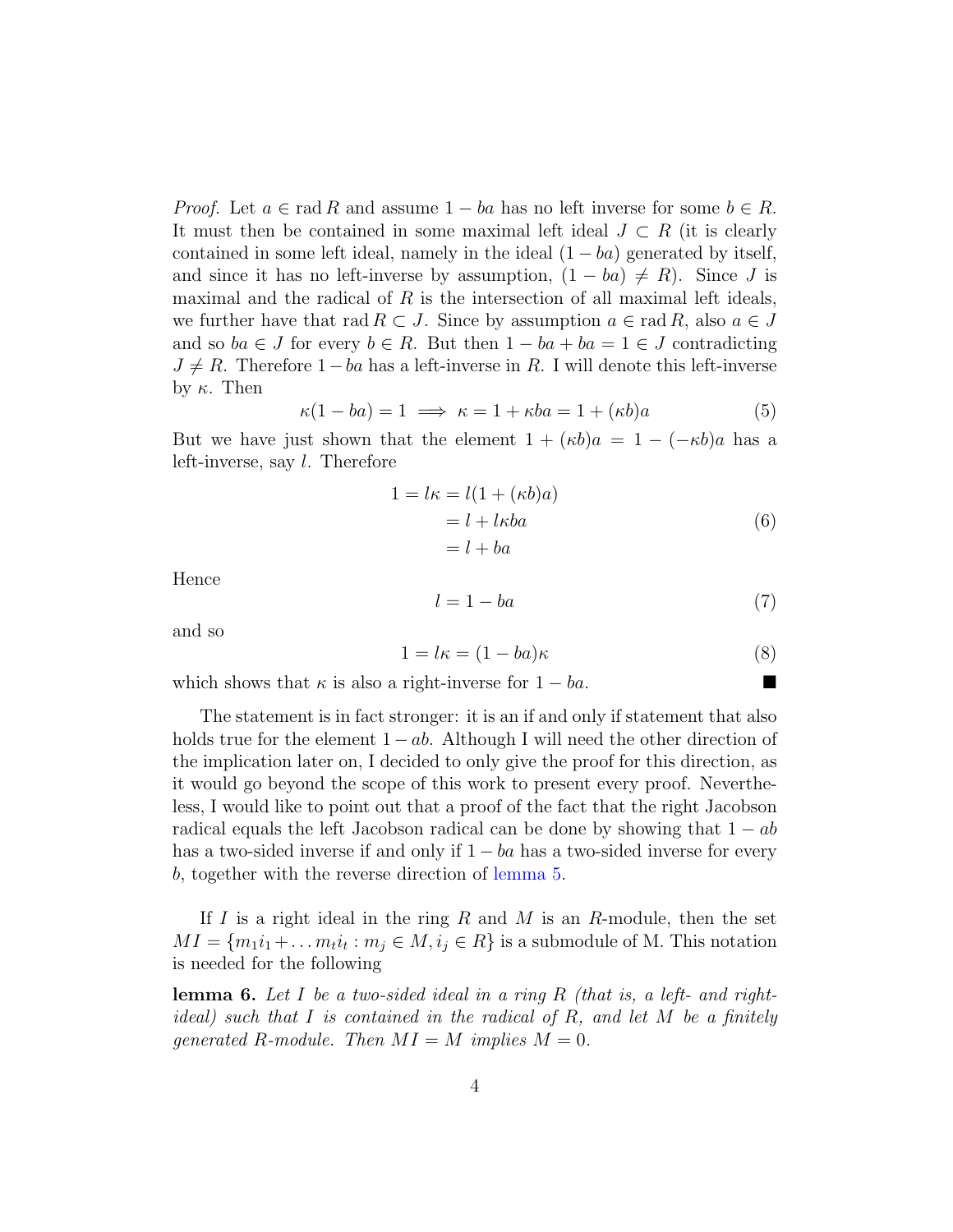Proof. The proof will be done by induction on the cardinality of the generating set of M. Suppose M is generated by the set  ${m_1, \ldots, m_s}$  and let  $MI = M$ .

If  $s = 1$ , then  $M = m_1 R$ . Since by assumption  $M = MI$ , this implies that  $\forall m \in M$  there exist elements  $\mu_1, \ldots, \mu_t \in M$  and  $i_1, \ldots, i_t \in I$  such that

$$
m = \mu_1 i_1 + \dots + \mu_t i_t \tag{9}
$$

Thus in particular

$$
m_1 = \mu_1 i_1 + \dots + \mu_t i_t \tag{10}
$$

Also, since  $M = m_1 R$ , one has that for every  $j \in \{1, ..., t\}$  there are elements  $r_i \in R$  such that

$$
\mu_j = m_1 r_j \tag{11}
$$

Therefore,

$$
m_1 = \mu_1 i_1 + \dots + \mu_t i_t
$$
  
=  $m_1 r_1 i_1 + \dots + m_1 r_t i_t$   
=  $m_1 (r_1 i_1 + \dots + r_t i_t)$   
=  $m_1 \zeta$  (12)

In other words

$$
m_1(1-\zeta) = 0\tag{13}
$$

Since  $r_j \in R$  and  $i_j \in I$  for  $1 \leq j \leq t$ , we find  $\zeta \in I$ . By the assumption of the lemma, the ideal  $I$  is contained in the radical of  $R$ . Therefore, by lemma [5,](#page-2-0) we know that for every  $s \in R$  the element  $1 - s\zeta$  has a two-sided inverse in R. In particular (by setting  $s = 1$ ),  $1 - \zeta$  has a two sided inverse in R. I will call this inverse  $\kappa$ . Then

$$
m_1 = m_1 1 = m_1 [(1 - \zeta)\kappa] = [m_1 (1 - \zeta)]\kappa = 0\kappa = 0 \tag{14}
$$

and since  $m_1$  generates M, the conclusion  $M = 0$  follows.

Now assume the statement holds true for some s. Let M be generated by  $\mathcal{G} = \{m_1, \ldots, m_{s+1}\}.$  As before,  $M = MI$  implies

$$
m_1 = \mu_1 i_1 + \dots + \mu_t i_t \tag{15}
$$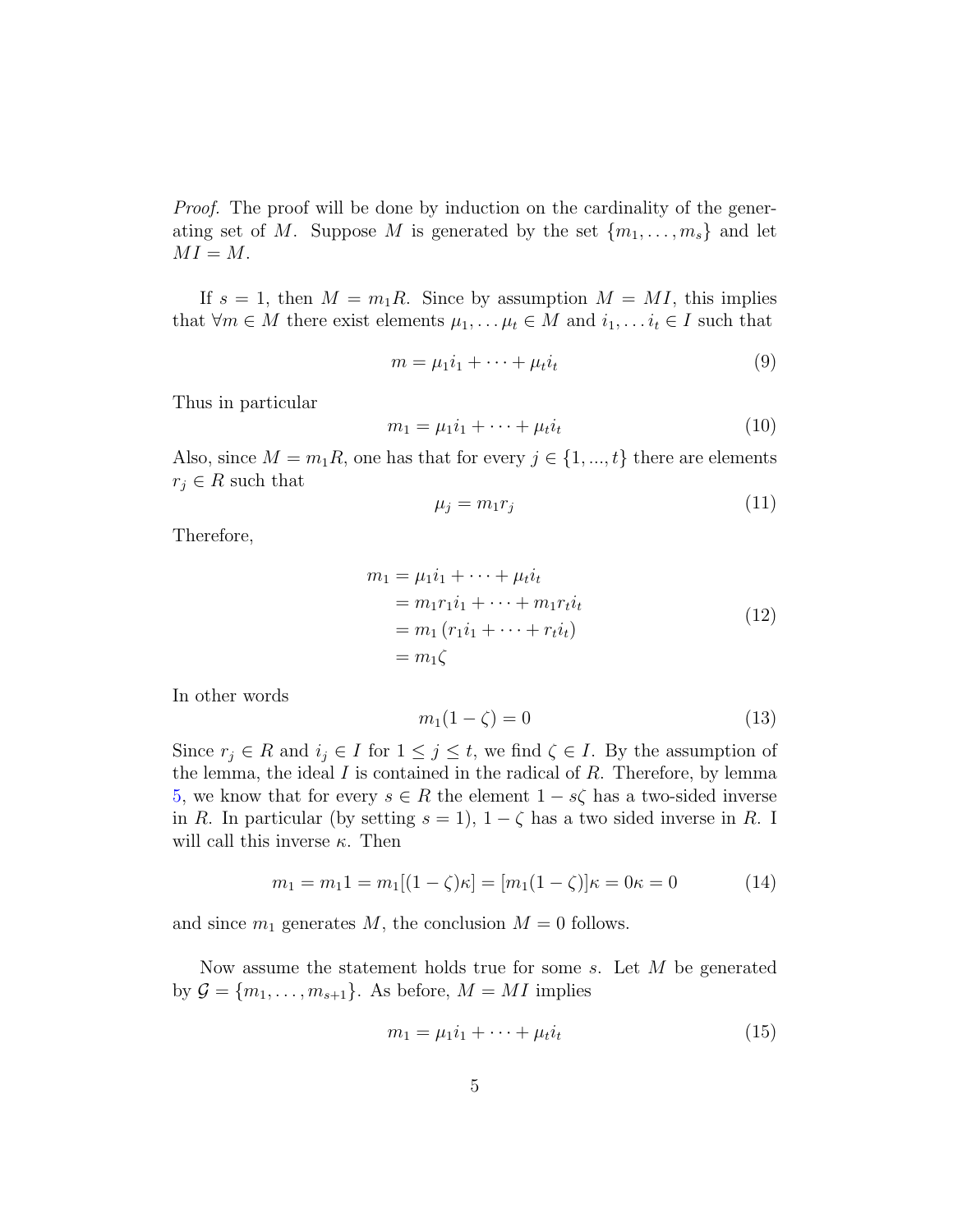for some  $\mu_j \in M$  and  $i_j \in I$ . For every  $k \in \{1, \ldots, t\}$ , we can write  $\mu_k$  in terms of elements of  $\mathcal G$  as

$$
\mu_k = m_1 r_{1,k} + \dots + m_{s+1} r_{s+1,k} \tag{16}
$$

with  $r_{j,k} \in R$  for  $1 \leq j \leq s+1$ . Putting the last two equations together, we find

<span id="page-5-0"></span>
$$
m_1 = (m_1r_{1,1} + \dots + m_{s+1}r_{s+1,1})i_1 + \dots + (m_1r_{1,t} + \dots + m_{s+1}r_{s+1,t})i_t
$$
  
=  $m_1r_{1,1}i_1 + \dots + m_{s+1}r_{s+1,1}i_1 + \dots + m_1r_{1,t}i_t + \dots + m_{s+1}r_{s+1,t}i_t$   
=  $m_1(r_{1,1}i_1 + \dots + r_{1,t}i_t) + E = m_1\Theta + E$  (17)

where

<span id="page-5-1"></span>
$$
E = m_2 r_{2,1} i_1 + \dots + m_{s+1} r_{s+1,1} i_1 + \dots + m_2 r_{2,t} i_t + \dots + m_{s+1} r_{s+1,t} i_t \tag{18}
$$

By [equation 17](#page-5-0) we find

$$
m_1(1 - \Theta) = E \tag{19}
$$

and, since  $\Theta = (r_{1,1}i_1 + \cdots + r_{1,t}i_t) \in I \subset \text{rad } R$ , by [lemma](#page-2-0) [5](#page-2-0) it follows that  $1 - \Theta$  has a two-sided inverse. Again, I will call this inverse  $\kappa$ . Then

$$
m_1 = m_1(1 - \Theta)\kappa = E\kappa \tag{20}
$$

Looking at the form of E in [equation 18,](#page-5-1) we see that, since  $\kappa \in I \subset R$ ,  $E\kappa$  can be written as a R-linear combination of the elements in the set  ${m_2, \ldots, m_{s+1}}$ . That is,  $m_1$  is redundant in the generating set  $\mathcal{G}$ , and so M is generated by a set of cardinality s. By induction hypothesis it thus follows that  $M = 0$  as desired.

As a consequence, the radical of a finite dimensional algebra is nilpotent, as the following corollary shows. Recall that an element  $r$  of a ring is called nilpotent, if there exists  $n \in \mathbb{N}$  such that  $r^n = 0$ . Analogously, an ideal I of a ring is called nilpotent, if there exists  $n \in \mathbb{N}$  such that  $I^n = 0$ , where  $I^n = \{ \sum_{j=1}^s i_{j,1} \ldots i_{j,n} : i_{j,k} \in I \}.$  If *I* is an ideal, so is  $I^n$  for all *n*.

corollary 7. Let A be a finite dimensional algebra. Then  $rad A$  is nilpotent.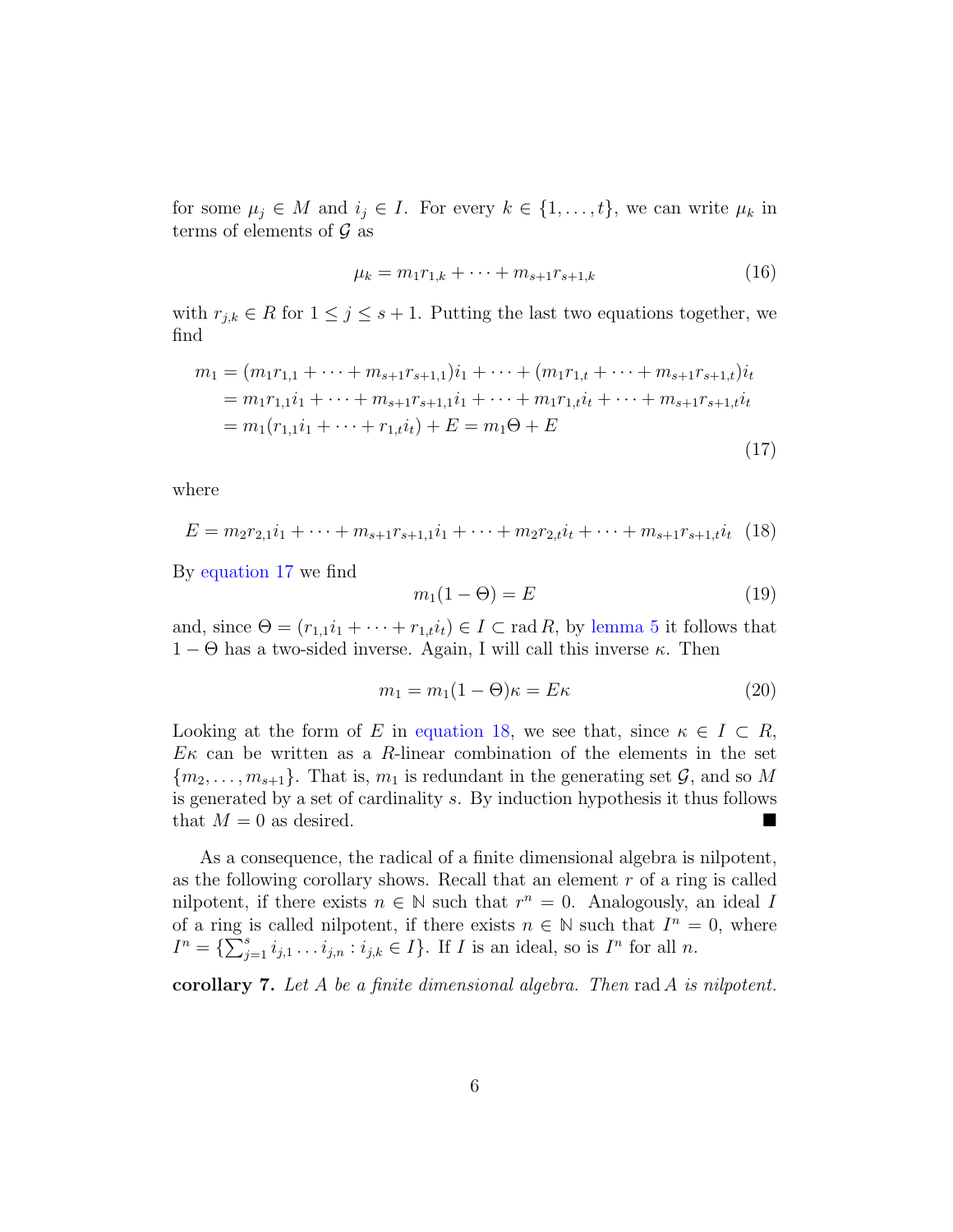Proof. Since ideals of an algebra are subgroups of the additive group and are closed under multiplication with arbitrary elements of the ring, as well as closed under scalar multiplication, every ideal of an algebra is a subalgebra. It therefore follows that if  $A$  is finite dimensional, so is every ideal in  $A$ . This implies that for a decreasing chain of ideals  $A \supseteq I_0 \supseteq I_1 \supseteq \ldots$  in A, at some point the dimension cannot be reduced anymore and thus the chain becomes stationary, i.e. there exists  $n \in \mathbb{N}$  such that for every  $m > n$ ,  $I_m = I_n$ . Now for a two-sided ideal I in A,  $I^n \supseteq I^{n+1}$  holds true for any n. These considerations constitute the following chain

$$
A \supseteq \text{rad } A \supseteq (\text{rad } A)^2 \supseteq \dots \tag{21}
$$

that leads to the identity

$$
(\text{rad }A)^m = (\text{rad }A)^n \tag{22}
$$

for some  $n \in \mathbb{N}$  and every  $m > n$ . In particular for  $m = n + 1$ 

$$
(\text{rad }A)^n \text{ rad } A = (\text{rad }A)^n \tag{23}
$$

Recall that every ideal in A is finite-dimensional, meaning it has a finite basis as a  $k$ -vector space. One can thus view every ideal in  $A$  as a finitely generated A-module. By identifying  $(\text{rad } A)^n = M$  and  $\text{rad } A = I$ , all conditions for [lemma](#page-3-0) [6](#page-3-0) are met, hence

$$
(\text{rad }A)^n = 0\tag{24}
$$

This completes the proof that the radical of A is nilpotent.

**definition 8.** An algebra A is said to be local, if it has a unique maximal right ideal.

Recall that the left and right radical coincide, and the right radical is the intersection of all maximal right ideals. So for a local algebra, the unique maximal right ideal is the same as the radical (and therefore also the same as the unique maximal left ideal).

<span id="page-6-0"></span>**lemma 9.** Let A be a k-algebra. If, for every  $a \in A$ , either a or  $1 - a$  is invertible, then A is local.

*Proof.* Assume that for every  $a \in A$  either a or  $1 - a$  has an inverse in A. Consider an element a that is not in the radical of A. The remark after the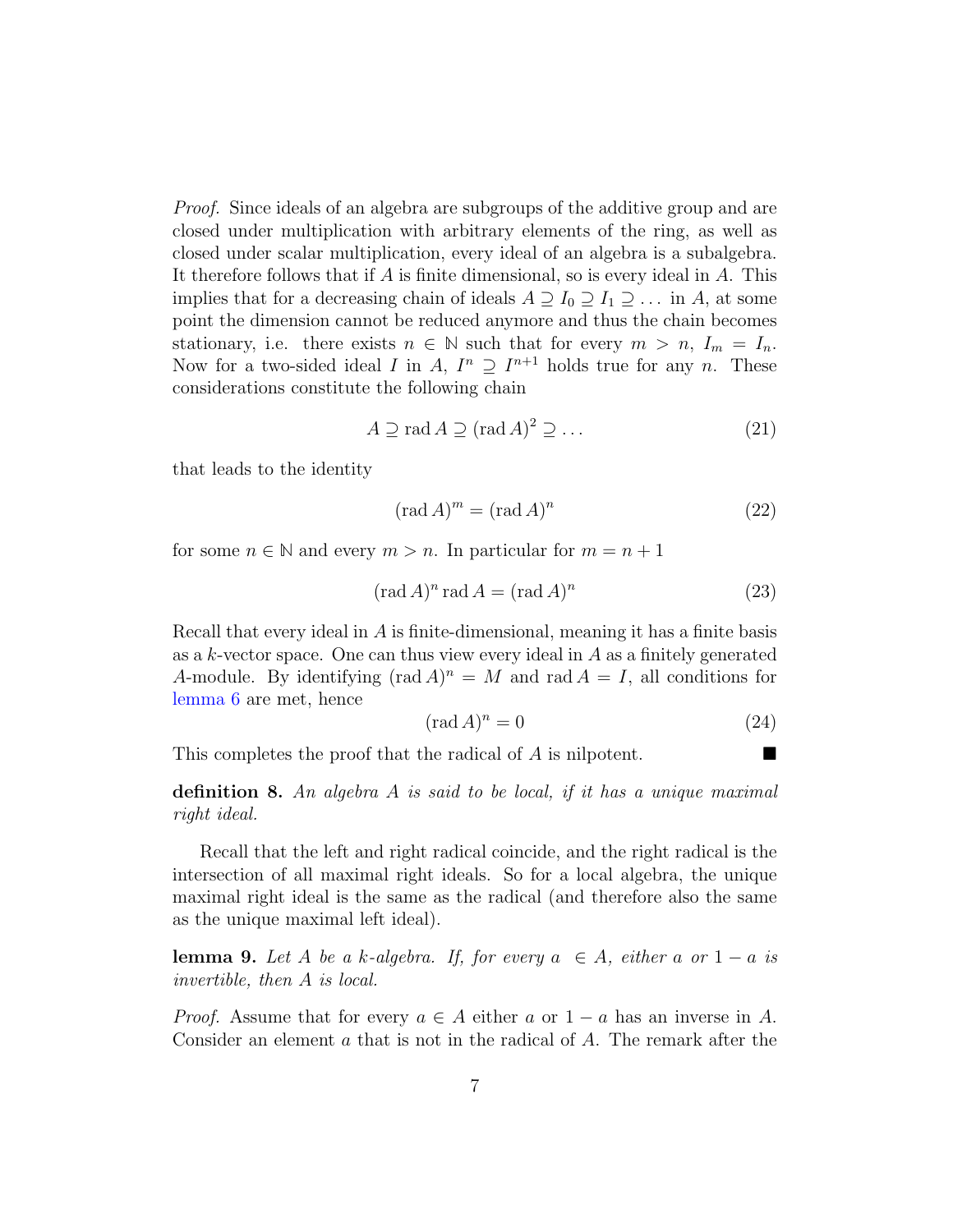proof of [lemma](#page-2-0) [5](#page-2-0) implies that there exists  $b \in A$  such that  $1-ab$  has no inverse in A. By assumption, ab thus has a two-sided inverse in A. Say  $ab\tau = 1$ . But then  $b\tau$  is an inverse of a. Since  $a \in A - \text{rad } A$ , this shows that  $A/\text{rad } A$ is a field. This however implies that rad  $\tilde{A}$  is maximal. Indeed, assume there exists an ideal J containing rad A. Consider an element  $r \in J - \text{rad } A$ . Since  $r$  is not in the radical, it has an inverse in  $A$ , due to the considerations above. Thus also  $1 \in J$  which implies  $J = A$ . Finally, because the radical is maximal, it is the unique maximal ideal, so A is local as desired.

The converse (A local implies either a or  $1-a$  invertible for every  $a \in A$ ) also holds true. As was done for [lemma](#page-2-0) [5,](#page-2-0) I restrict this proof to only one direction. However, I will use the other direction for [corollary](#page-7-0) [11](#page-7-0) as well as for examples at the very end of this work.

**definition 10.** Let A be a k-algebra.  $a \in A$  is called idempotent, if  $a^2 = a$ .

<span id="page-7-0"></span>corollary 11. If A is local, the only idempotents are 0 and 1.

*Proof.* Let A be local and  $e \in A$  be idempotent. Then  $e^2 = e \implies e(1-e) =$ 0. By the remark above, either e or  $1 - e$  has an inverse. Assume  $\tau e = 1$ . Then  $0 = \tau 0 = \tau e(1 - e) = 1 - e$ , hence  $e = 1$ . On the other hand, if  $(1-e)\tau = 1$ , then  $0 = 0\tau = e(1-e)\tau = e$  and so  $e = 0$ .

**definition 12.** Let A be a k-algebra and  $M_1, \ldots, M_s$  be A-modules. The direct sum  $M_1 \oplus \cdots \oplus M_s$  is the A-module whose vector space is the direct sum of the vector spaces of the  $M_i$  and whose module structure is given by

$$
(m_1, \ldots, m_s)a = (m_1a, \ldots, m_sa)
$$
\n
$$
(25)
$$

A module is called indecomposable, if it can not be written as a direct sum of two proper submodules.

I am now prepared to state the main result as mentioned in the introduction.

<span id="page-7-1"></span>**corollary 13.** Let A be a k-algebra. Let M be a finite dimensional A-module and End M its endomorphism algebra. The following are equivalent.

- 1. M is indecomposable
- 2. Every  $\phi \in \text{End } M$  is of the form  $\phi = \lambda \text{id} + \theta$ , where  $\theta \in \text{End } M$  is nilpotent and  $\lambda \in k$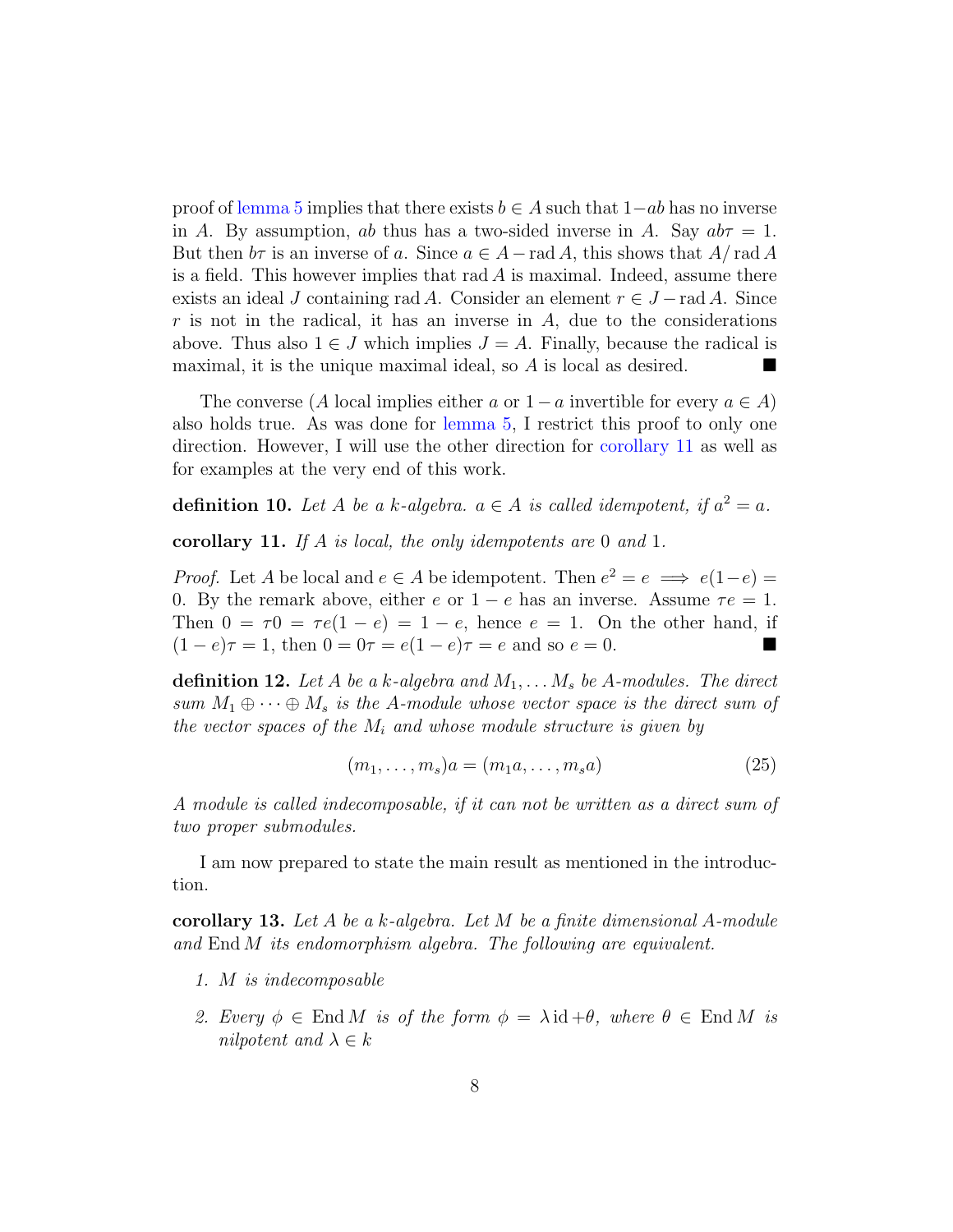#### 3. End M is local

*Proof.* " $1 \Rightarrow 2$ ": Let M be indecomposable, and consider  $\phi \in \text{End } M$ . Since M is a finite dimensional A-module,  $\phi$  is a k-linear map between finite dimensional  $k$ -vector spaces. In particular, we can use the notion of the characteristic polynomial  $\chi_{\phi}$  of  $\phi$ . Furthermore, since k is algebraically closed,  $\chi_{\phi}$  splits into linear factors over k, hence we can write

$$
\chi_{\phi}(x) = \prod_{i=1}^{t} (x - \lambda_i)^{\nu_i} \tag{26}
$$

where  $\lambda_i$  are the eigenvalues of  $\phi$  with corresponding multiplicity  $\nu_i$ , hence dim  $M = \sum_{i=1}^{t} \nu_i$ . Let

$$
h_i = (\phi - \lambda_i \text{id})^{\nu_i} = \phi^{\nu_i} + a_{\nu_i - 1} \phi^{\nu - 1} + \dots + a_1 \phi + a_0 \text{id}
$$
  

$$
M_i = \ker h_i
$$
 (27)

 $h_i$ , being a linear combination of powers of  $\phi$ , is itself an element of the endomorphism algebra End M. Hence,  $M_i$  being the kernel of an endomorphism of A-modules is itself an A-module. Observe that  $M_i \cap M_j = \emptyset \ \forall i \neq j$  and  $\dim M_i = \nu_i$ . Therefore M can be decomposed into a direct sum

$$
M = M_1 \oplus \cdots \oplus M_t \tag{28}
$$

But by assumption M is indecomposable, forcing  $t = 1$ . In other words,  $\phi$  has only one eigenvalue. From linear algebra we know that we can find a basis such that  $\phi$  is in Jordan normal form (this is possible because the characteristic polynomial splits into linear factors over  $k$ ). Thus we can write

$$
\phi = \lambda \operatorname{id} + \theta \tag{29}
$$

where

$$
\theta_{ij} = \begin{cases} 1, \text{ if } j = i + 1 \\ 0 \text{ else} \end{cases}
$$
 (30)

and so  $\theta^2 = 0$ , i.e. in particular nilpotent.

" $2 \Rightarrow 3$ ": Using [lemma](#page-6-0) [9,](#page-6-0) if  $\phi$  is invertible, then End M is local. So assume  $\phi$  is not invertible. This means that  $\lambda = 0$ , and so  $\phi = \theta$ . Our goal is to show that id  $-\phi$  is invertible, because then [lemma](#page-6-0) [9](#page-6-0) implies again that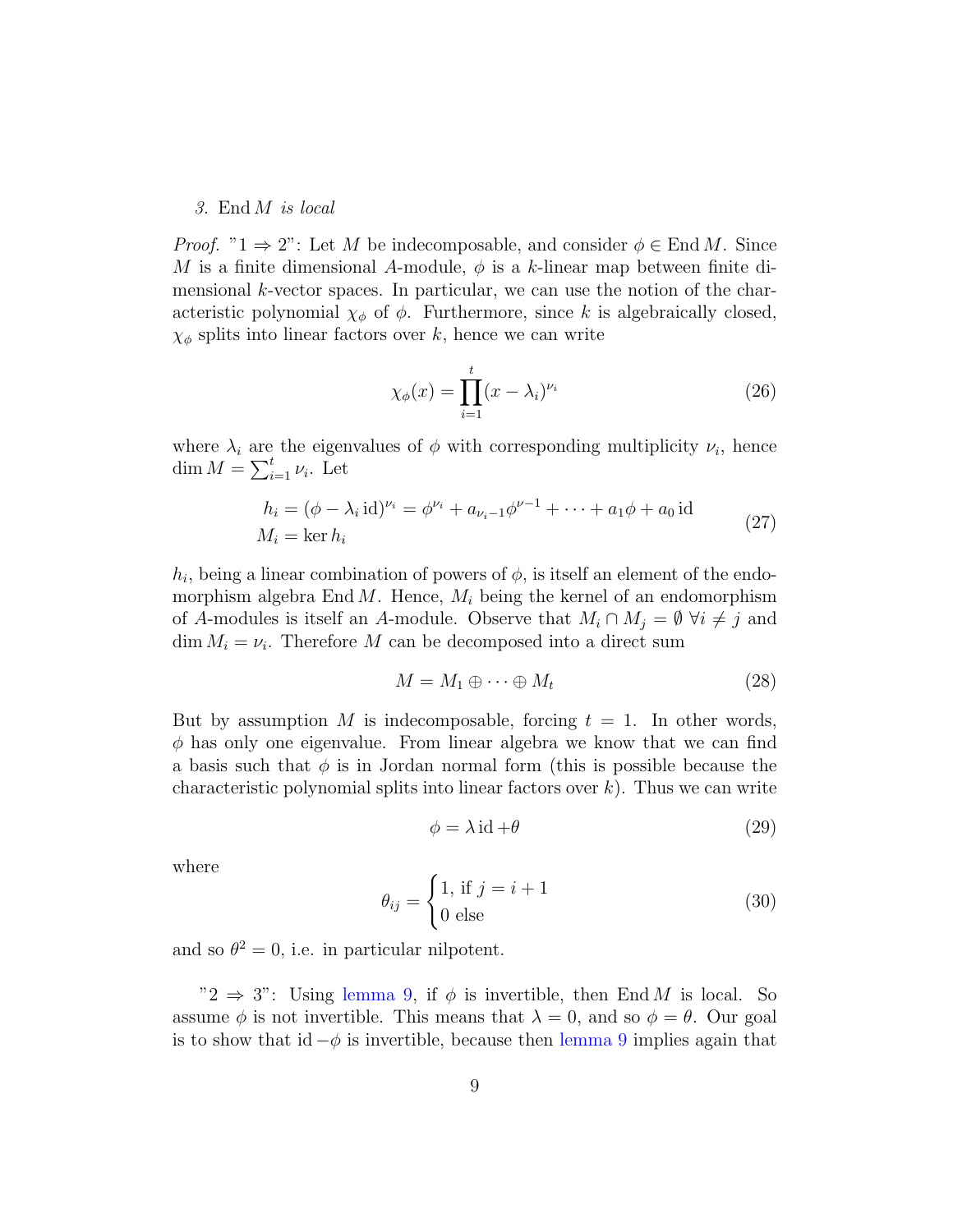End  $M$  is local. There are two ways to do so:

1. Since  $\phi = \theta$ ,  $\phi^2 = 0$ . Therefore id = id  $-\phi^2 = (\text{id} + \phi)(\text{id} - \phi)$ .

2. Consider the matrix representation of id  $-\theta$ . Denote by  $\psi_n$  the  $n \times n$ matrix that has the form of id  $-\theta$ . Using Laplace's formula for the determinant, one has

$$
\det \psi_n = \det \psi_{n-1} - \det Q + \sum_{i=1}^{n-2} (-1)^{i+1} \cdot 0 \cdot \det \mathcal{M}_i \tag{31}
$$

where the  $\mathcal{M}_i$  are some  $(n-1) \times (n-1)$  matrices and Q is a matrix whose first column is zero. Thus det  $Q = 0$  and so by iteration det  $\psi_n = 1 \forall n$ , since  $\psi_1 = 1$ . Hence id  $-\theta$  is invertible.

"3  $\Rightarrow$  1": Let End M be local and assume that  $M = M_1 \oplus M_2$ . Let  $\pi_i: M \to M_i$  and  $\iota_i: M_i \to M$  be the natural projections and inclusions respectively. Then  $\iota_i \circ \pi_i \in \text{End } M$  is idempotent, and so by [corollary](#page-7-0) [11](#page-7-0) it is either zero or the identity on M, since End M is local. If  $\iota_i \circ \pi_i$  is zero, then  $M_i = 0$ , because  $\iota_i \circ \pi_i(m) = (0,0)$  for all  $m = (m_1, m_2) \in M$  implies  $\iota_i(m_i) = 0$  for all  $m_i \in M_i$  and so  $M_i = 0$ . On the other hand, if  $\iota_i \circ \pi_i$ is the identity on M, then  $\iota_i \circ \pi_i(m) = m$  implies  $\iota_i(m_i) = (m_1, m_2)$ . This however shows that  $m_j = 0$  for  $j \neq i$ , since  $\iota_i$  maps  $m_i$  into either  $(m_1, 0)$  or  $(0, m_2)$ . Therefore  $M_i = 0$  and so in both cases M is indecomposable. This completes the proof.

#### quiver representations

I will assume basic knowledge about quivers, in particular the definition of a quiver, a representation and a path. For notational purposes, recall that a quiver  $Q = (Q_0, Q_1, s, t)$  consists of a set of vertices  $Q_0$ , a set of arrows  $Q_1$  and maps  $s, t : Q_1 \rightarrow Q_0$ , mapping arrows to their starting and ending points respectively.

For  $i \in Q_0$  and  $\alpha \in Q_1$ , I will denote the collection of k-vector spaces of a representation by  $M_i$  and the collection of k-linear maps by  $\phi_\alpha : M_{s(\alpha)} \to$  $M_{t(\alpha)}$ .

For  $i, j \in Q_0$ ,  $\alpha_k \in Q_1$  and  $l \in \mathbb{N}$ , a path of length l from i to j will be denoted by  $c = (i|\alpha_1, \dots, \alpha_l|j)$ . Of course, this definition only makes sense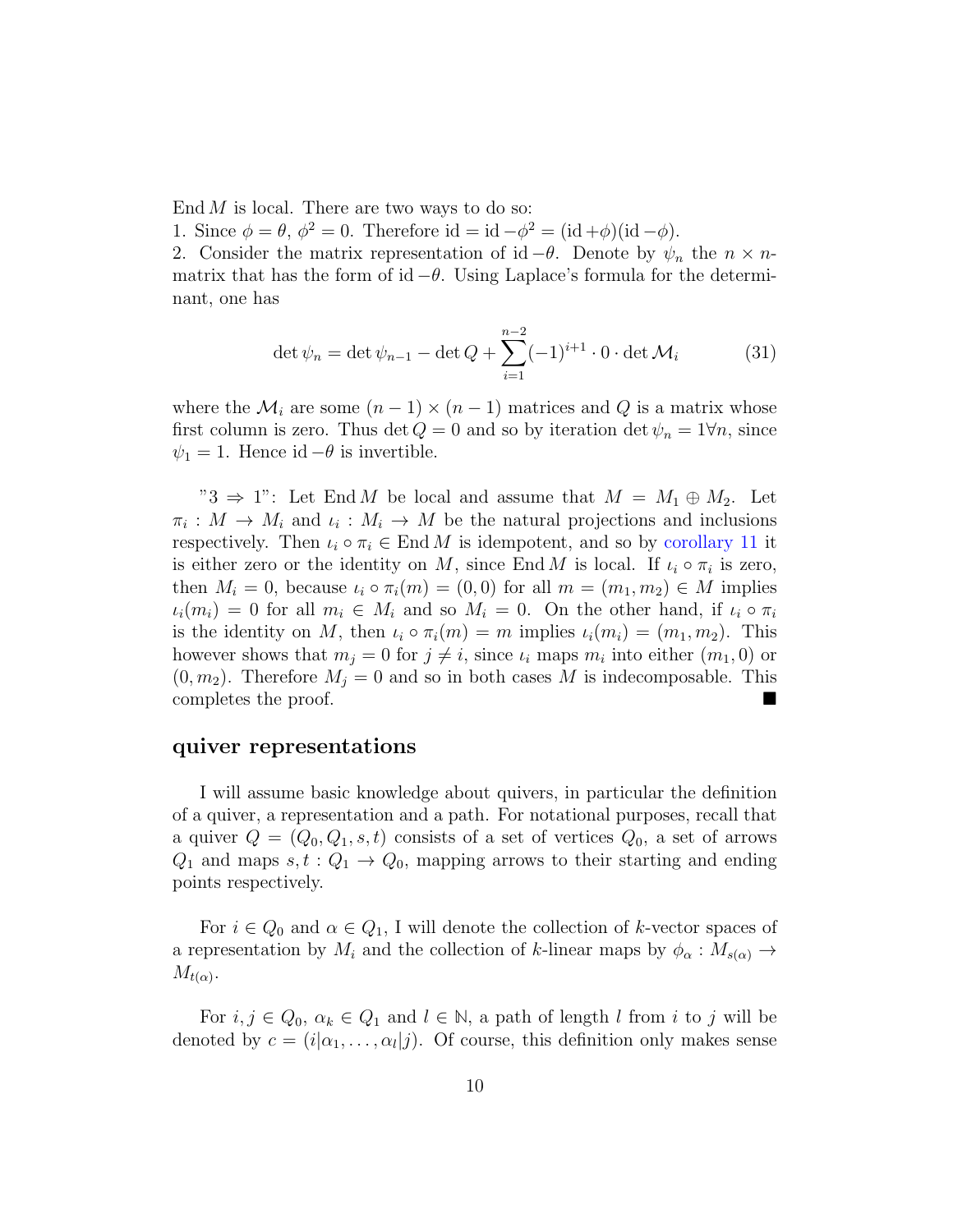if  $t(\alpha_k) = s(\alpha_{k+1})$  for every  $0 < k < l$ .

Let  $c = (i|\alpha_1, ..., \alpha_l|j)$  and  $c' = (j|\alpha'_1, ..., \alpha'_{l'}|k)$  be paths. The concatenation  $c \cdot c'$  of those paths is defined to be  $c \cdot c' = (i | \alpha_1, \dots, \alpha_l, \alpha'_1, \dots, \alpha'_{l'} | k)$ .

**definition 14.** Let Q be a quiver and c, c' as before. Let  $V(Q)$  be the kvector space having as basis all paths in Q. If one enriches the structure of  $V(Q)$  with a multiplication defined on the basis elements by  $cc' = c \cdot c'$ if  $s(\alpha_1') = t(\alpha_1)$  and zero otherwise, the resulting object is called the path algebra and denoted by kQ.

Recall the notation of the constant path  $e_i = (i||i)$ . Furthermore, for simplicity of notation, assume that  $s$  and  $t$  act on paths as if they were single arrows, i.e. for  $c = (i|\alpha_1, \dots, \alpha_l|j)$  define  $s(c) = i$  and  $t(c) = j$ .

lemma 15.  $1 \in kQ$  is given by  $1 = \sum_{i \in Q_0} e_i$ .

*Proof.* Let  $p = \sum_{c} \lambda_{c} c$  be any element in  $kQ$ , where  $\lambda_{c} \in k$ . Then

$$
1p = \sum_{i \in Q_0} e_i \sum_c \lambda_c c = \sum_{i \in Q_0} \sum_c \lambda_c e_i c
$$
  
= 
$$
\sum_{i \in Q_0} \sum_c \lambda_c c \delta_{is(c)} = \sum_{i \in Q_0} \sum_{c:s(c)=i} \lambda_c c
$$
  
= 
$$
\sum_c \lambda_c c = p
$$
 (32)

where  $\delta_{ij}$  denotes the kronecker delta.  $p1 = p$  can be proven in a similar vein, by swapping sums and replacing  $s(c)$  with  $t(c)$ .

definition 16. A path of the form  $c = (i|\alpha|i)$  is called a loop.

As an example, consider the quiver that consists of a single loop. That is,  $Q = (\{1\}, \{\alpha\}, s, t)$  with  $s(\alpha) = t(\alpha) = 1$ . Its path algebra  $kQ$  is isomorphic to  $k[x]$ , the algebra of polynomials in one variable over k. To see this, look at the basis B of kQ. It consists by definition of all paths in  $Q$ , so  $B =$  $\{e_1, \alpha, \alpha^2, \dots\}$ . Multiplication is given by summing the turns around the loop, in other words summation of the exponents  $\alpha^s \alpha^t = \alpha^{s+t}$ , with the convention  $\alpha^0 = e_1$ . An explicit isomorphism  $\varphi : kQ \to k[x]$  defined on the basis **B** is therefore given by  $\varphi(\alpha^t) = x^t$ . Note that (with the exception of  $e_1$ ) there are no multiplicative inverses. This reflects the property that the loop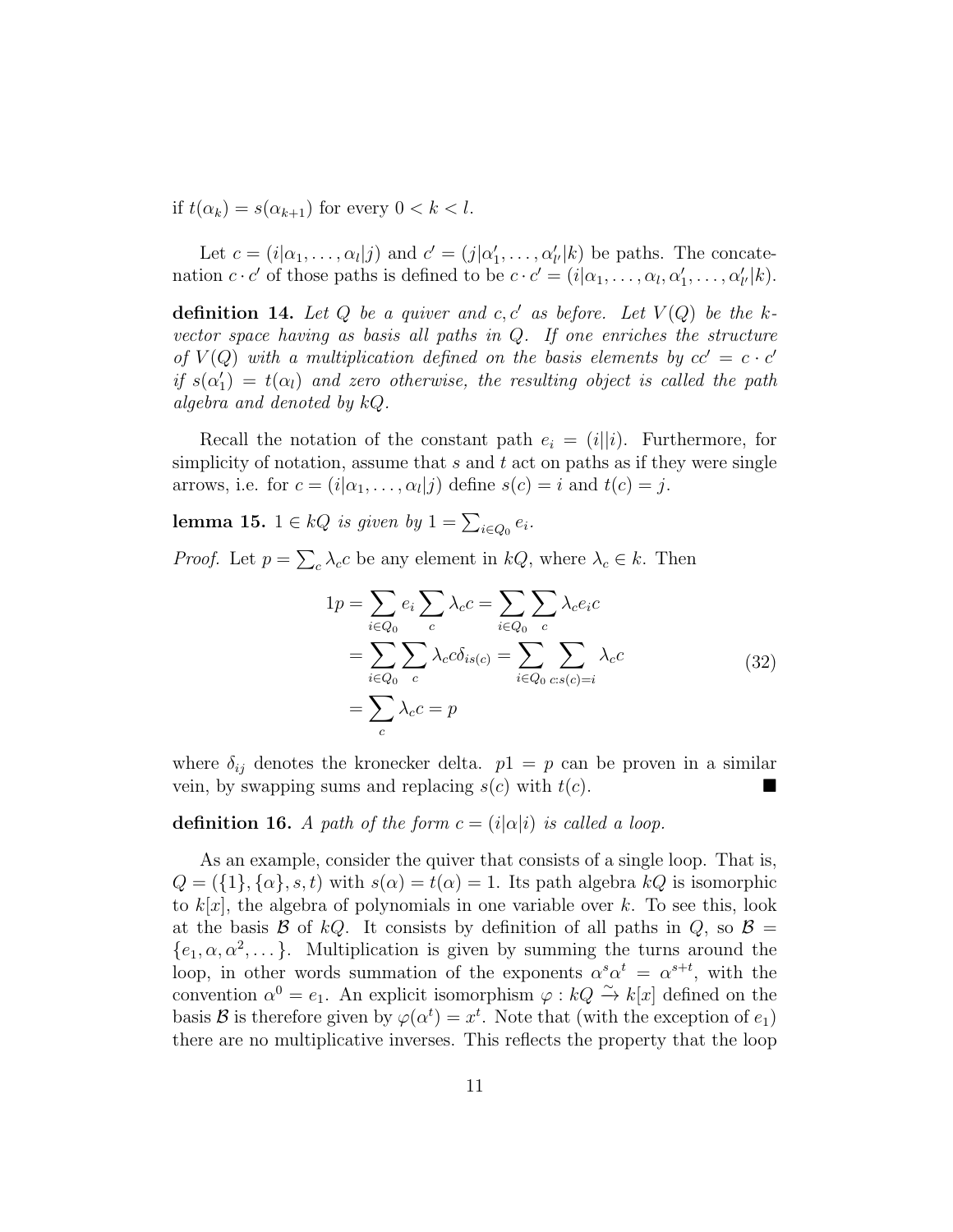has an orientation given by the arrow ("going the other way round is not possible"). Motivated by these considerations, the more general definition follows immediately.

**definition 17.** A path of the form  $c = (i | \alpha_1, \ldots \alpha_l | i)$  is called an oriented cycle.

A loop is thus an oriented cycle of length 1.

corollary 18. Let Q be a quiver without oriented cycles. Then the ideal generated by all arrows is equal to the radical of  $kQ$ .

Remark: For the proof of this corollary I will need finiteness of the set  $Q_0$  of vertices (finiteness of  $Q_0$  also forces finiteness of  $Q_1$ ). I am not sure if the corollary would hold true for e.g. the quiver  $Q = (\mathbb{N}, {\{\alpha_i\}}_{i \in \mathbb{N}}, {\alpha_i \mapsto \{\alpha_i\}})$  $i, [\alpha_i \mapsto i+1]$ . I will only give a sketch of the proof, as it would require some more work to be able to give every detail. The reader is referred to Quiver representations by Ralf Schiffler for an exact proof.

*Proof.* (sketch) Let  $I_Q$  be the two-sided ideal of  $kQ$  generated by all arrows in the quiver  $Q$ . Since there are no oriented cycles by assumption, and  $Q_0$ is finite, there is a longest path (not necessarily unique). Call it's length l<sup>max</sup>. Because there is no longer path than this, there is no possibility to concatenate  $l^{max}+1$  consecutive arrows. Thus the product of  $l^{max}+1$  elements (i.e. arrows) in kQ must be zero. Hence  $I_Q^{l^{max}+1} = 0$ , or in other words  $I_Q$ is nilpotent. Further, if  $I$  is a two-sided nilpotent ideal in a ring  $R$ , then  $I \subset \text{rad } R$ . Indeed, let n be such that  $I^n = 0$ . Let  $i \in I$ . Then, for every  $r \in R$ ,  $ri \in I$  and so  $(ri)^n = 0$ . Therefore

$$
1 = 1 - (ri)^n = (1 + ri + (ri)^2 + \dots + (ri)^{n-1})(1 - ri)
$$
 (33)

This shows that  $1 - ri$  has an inverse for every  $r \in R$ , and so by the remark after the proof of [lemma](#page-2-0) [5,](#page-2-0)  $i \in \text{rad } R$ , hence  $I \subset \text{rad } R$ , as i was arbitrary. As a first conclusion, this shows that  $I_Q \subset \text{rad } kQ$ .

Furthermore, for any ideal  $I$  in an algebra  $A$ , if  $I$  is two-sided and nilpotent and the algebra  $A/I$  is isomorphic to the direct product of some copies of the underlying field k, then  $I \supset \text{rad } A$ . One can show that  $kQ/I_Q \cong \prod_{i\in Q_0} k$ , and so  $I_Q \supset \text{rad } kQ$ . The conclusion  $I_Q = \text{rad } kQ$  thus follows.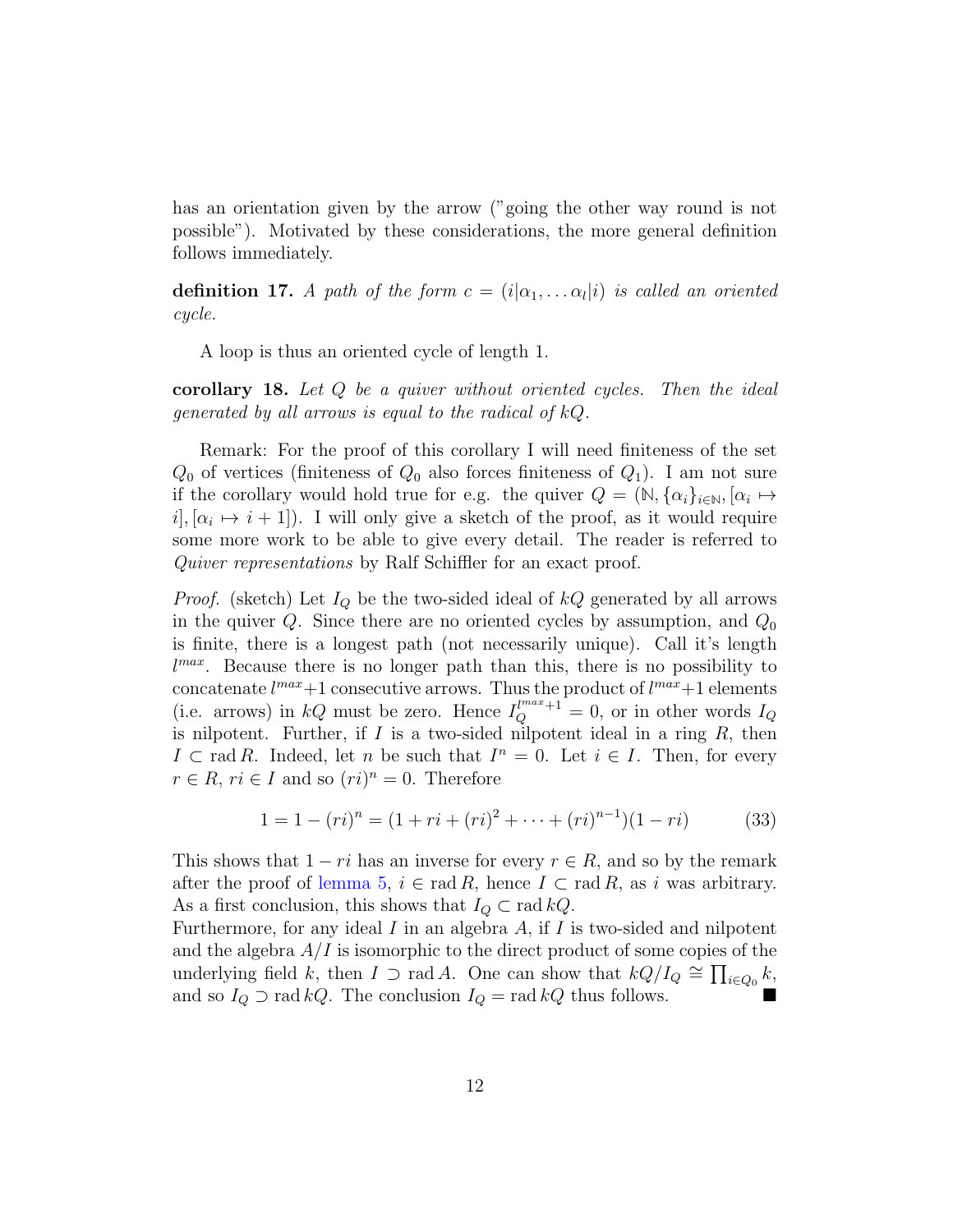I will end these lines by presenting an example of an endomorphism algebra consisting of endomorphisms of a representation of a quiver. The aim is to make use of [corollary](#page-7-1) [13](#page-7-1) in a concrete situation.

Let  $Q = (\{1,2\}, \{\alpha,\beta\}, s(\alpha) = s(\beta) = 1, t(\alpha) = t(\beta) = 2)$ . Let  $M_1 =$  $M_2 = k^2$ ,  $\phi_\alpha = 1$  and  $\phi_\beta =$  $\begin{bmatrix} 1 & \lambda \\ 0 & 1 \end{bmatrix}$ . An endomorphism  $f = (f_i)_{i \in \{1,2\}}$ :  $M \to M$  must by definition satisfy  $f_2 \circ \phi_i = \phi_i \circ f_1$  for  $i \in {\alpha, \beta}$ . Since  $\phi_{\alpha}$  is the identity on  $k^2$ , this implies that  $f_1 = f_2$ . For simplicity, in what follows I will denote  $f_1 = f_2$  simply by F (so that with the above notation  $f = (f_i)_{i \in \{1,2\}} = (F, F)$ . Using  $F \in M_2(k)$ , write  $F =$  $\begin{bmatrix} a & b \\ c & d \end{bmatrix}$  for some  $a, b, c, d \in k$ . Looking at the second commuting square, i.e. the case  $i = \beta$ , it follows

$$
F \circ \phi_{\beta} = \phi_{\beta} \circ F
$$
  
\n
$$
\implies \begin{bmatrix} a & b \\ c & d \end{bmatrix} \begin{bmatrix} 1 & \lambda \\ 0 & 1 \end{bmatrix} = \begin{bmatrix} 1 & \lambda \\ 0 & 1 \end{bmatrix} \begin{bmatrix} a & b \\ c & d \end{bmatrix}
$$
  
\n
$$
\implies \begin{bmatrix} a & \lambda a + b \\ c & \lambda c + d \end{bmatrix} = \begin{bmatrix} a + \lambda c & b + \lambda d \\ c & d \end{bmatrix}
$$
 (34)

Therefore  $a = a + \lambda c$ , or  $\lambda c = 0$ . Also  $\lambda a + b = \lambda d + b$ , or  $\lambda a = \lambda d$ . I will proceed by distinguishing cases.

case 1: 
$$
\lambda \neq 0
$$
  
Then  $\lambda c = 0$  implies  $c = 0$  and  $\lambda a = \lambda d$  implies  $a = d$ . Hence  $F = \begin{bmatrix} a & b \\ 0 & a \end{bmatrix}$   
and the endomorphism algebra of the representation  $M$  consists of

$$
\text{End}\,M = \{m \in M_2(k)|m_{ij} = a\delta_{ij} + b\delta_{i(i+1)}\}\tag{35}
$$

Now if  $a \neq 0$ , then det  $F = a^2$  and so F is invertible. If  $a = 0$ , then  $1 - F =$  $\begin{bmatrix} 1 & -b \\ 0 & 1 \end{bmatrix}$  is invertible, since det  $F = 1$ . Thus for every  $F \in \text{End } M$ , either F or  $\mathbb{1}$  − F is invertible, and so by [lemma](#page-6-0) [9,](#page-6-0) End M is local. Using [corollary](#page-7-1) [13,](#page-7-1) this shows that  $M$  is indecomposable.

case 2:  $\lambda = 0$ In this case  $\phi_{\beta} = \phi_{\alpha} = 1$ , and so there is no constraint on  $f_1 = f_2 = F$ .